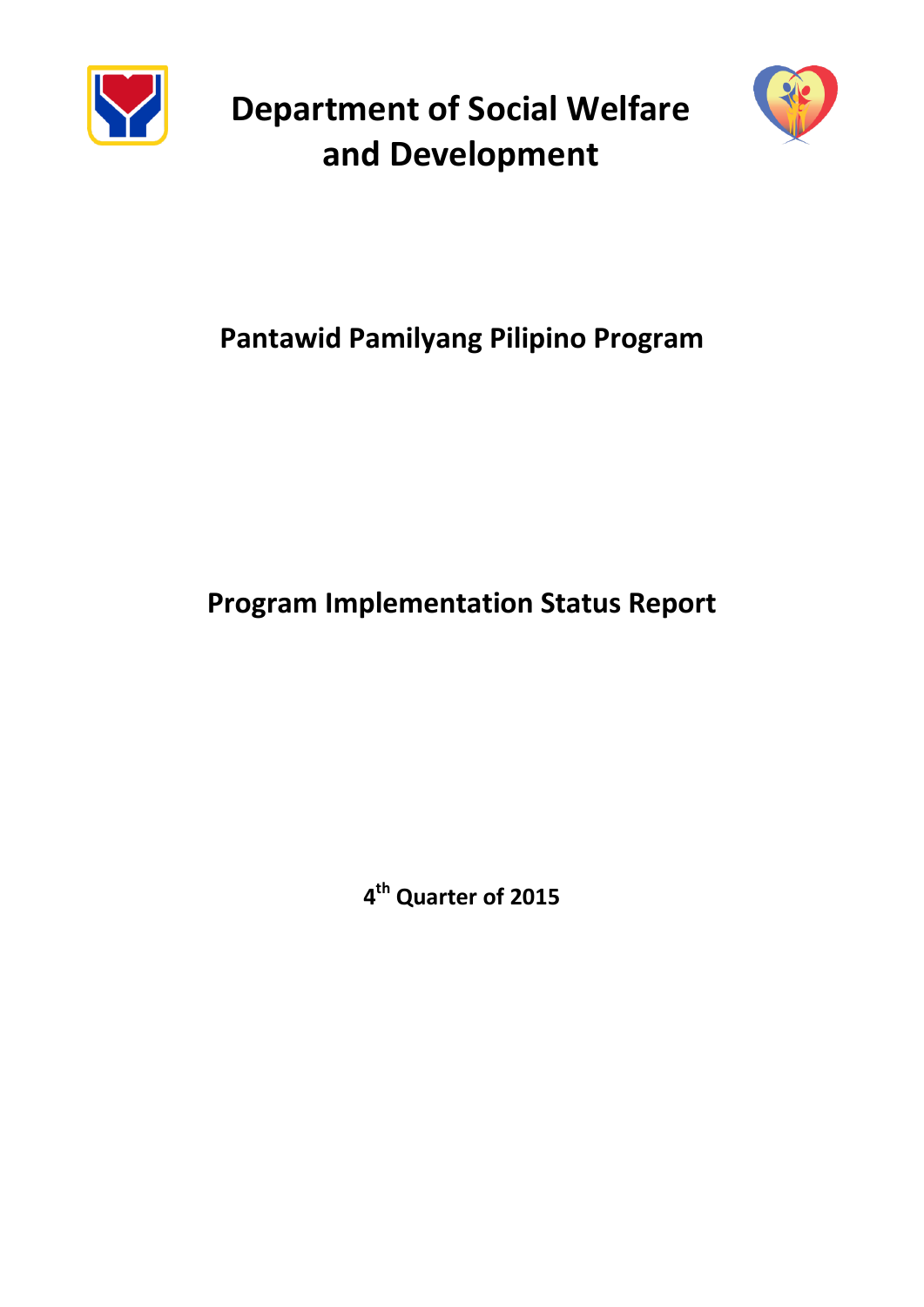## *Executive Summary*

As of 31 December 2015, the Pantawid Pamilyang Pilipino Program is being implemented in 144 cities and 1,483 municipalities in 80 provinces, with a total of 4,377,762 active households. Of the total number of households, 4,139,728 are covered by the regular Conditional Cash Transfer (CCT) program while 238,034 households are covered by the Modified Conditional Cash Transfer (MCCT). The MCCT covers beneficiaries who are not covered by the regular CCT such as homeless street families and IP households in geographically isolated and disadvantaged areas (GIDA). Of the total number of enrolled households, 1,780,574 (40.67%) are from Luzon, 1,709,051 (39.04%) from Mindanao, and 888,137 (20.29%) from Visayas.

The total cash grant paid to eligible and compliant Pantawid Pamilya household beneficiaries for period one to fifth (P1-P5), covering January to November 2015 is PhP 45,326,320,300.00. Of this amount, PhP 23,641,312,300.00 is for education grants and PhP 21,685,008,000.00 is for health grants.

Pantawid Pamilya operates three major systems: Beneficiary Update System (BUS), Compliance Verification System (CVS), and Grievance Redress System (GRS).

From October to December 2015, a total of 1,567,387 updates under BUS were approved. Of the total number of updates, 1,058,713 or 67.55% of which are changes/new enrolment in school. Updating the beneficiaries' health and education status is a continuous process to ensure beneficiaries are availing the maximum health and education grants.

On the other hand, CVS reported high compliance rates on health (97.77%), education (96.82%), and attendance to Family Development Sessions (FDS) (95.11%) during the months of October to November 2015. This shows that poor households are maintaining their co-responsibilities as beneficiaries: children are in school and availing health services, while grantees are attending the FDS to strengthen the capacities of family members particularly the parents to become more responsive to the needs of the family and their children.

Finally, 9,408 complaints were encoded and recorded in the GRS in  $4<sup>th</sup>$  Quarter of 2015, 6,413 (68.17%) of which have been resolved. A total of 50,229 households have already been delisted from the program since the GRS started in 2009. In addition, 381,405 households have been deactivated or are pending for validation from the program to continuously address complaints on inclusion errors and maintain a clean database of beneficiaries.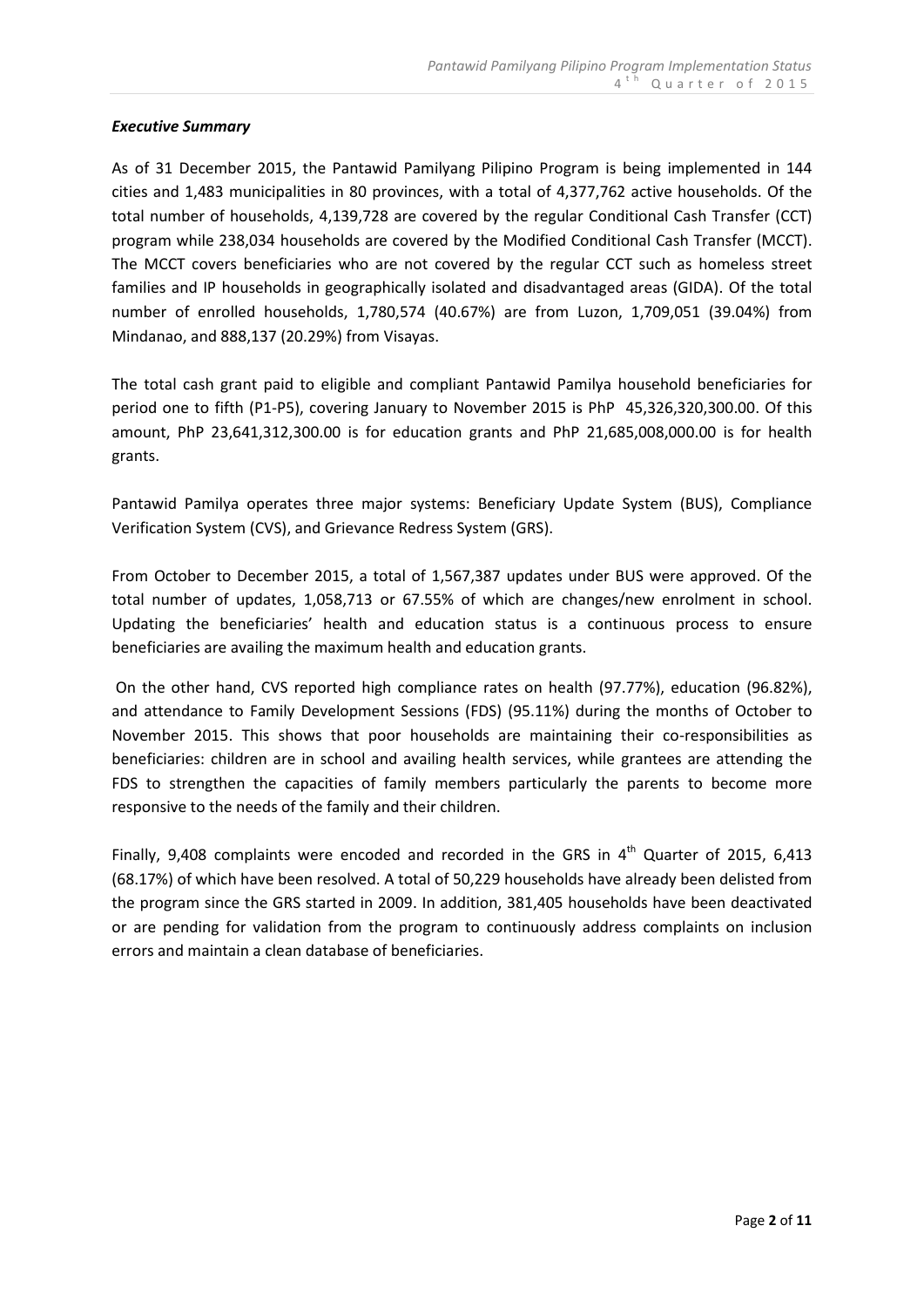#### **I. Program**

#### **A. Geographic Coverage**

Pantawid Pamilya is already on its 7th year of implementation. The program started in 2008 covering 160 cities and municipalities in 28 provinces in all 18 regions. As of 31 December 2015, the program covers 41,519 barangays in all 144 cities and 1,483 municipalities in 80 provinces nationwide (Table 1).

| <b>Level</b>        | <b>Nationwide</b><br>Count <sup>1</sup> | <b>Target</b><br>Areas $2$ | Actual <sup>3</sup> | Percentage of<br>Coverage |  |  |  |
|---------------------|-----------------------------------------|----------------------------|---------------------|---------------------------|--|--|--|
| Region <sup>4</sup> | 18                                      | 18                         | 18                  | 100.00%                   |  |  |  |
| Province            | 81                                      | 80 <sup>5</sup>            | 80                  | 100.00%                   |  |  |  |
| City                | 144                                     | $144^{6}$                  | 144                 | 100.00%                   |  |  |  |
| Municipality        | 1,490                                   | $1,483^7$                  | 1,483               | 100.00%                   |  |  |  |
| Barangay            | 42,029                                  | 41,999 <sup>8</sup>        | 41,519              | 98.85%                    |  |  |  |

# **Table 1: Geographic Coverage by Level, Sets 1 - 7 (as of 31 December 2015)**

#### **B. Household Coverage**

As of 31 December 2015, there are 4,377,762 active households registered in the program or 98.19% of the 2015 target of 4,436,732 households (Table 2). Of the total number of households, 4,139,728 or 94.56% are covered by the regular Conditional Cash Transfer (CCT) program while 238,034 or 5.44% are covered by the Modified Conditional Cash Transfer (MCCT).

| Table 2: Household Coverage <sup>9</sup> |
|------------------------------------------|
| Sets 1 - 7                               |
| (as of 31 December 2015)                 |

| <b>Set/Year Started</b> | Target Households <sup>10</sup> | Number of<br><b>Active</b><br><b>Households</b> | Percentage<br>(Target vs.<br>Actual) |
|-------------------------|---------------------------------|-------------------------------------------------|--------------------------------------|
| 1 (Started in 2008)     | 286,688                         | 284,192                                         | 99.13%                               |
| 2 (Started in 2009)     | 244,484                         | 243,140                                         | 99.45%                               |
| 3 (Started in 2010)     | 377,006                         | 373,923                                         | 99.18%                               |
| 4 (Started in 2011)     | 1,192,069                       | 1,176,030                                       | 98.65%                               |
| 5 (Started in 2012)     | 826,843                         | 816,350                                         | 98.73%                               |
| 6 (Started in 2013)     | 862,679                         | 850,341                                         | 98.57%                               |
| 7 (Started in 2014)     |                                 | 374,372                                         |                                      |
| 8 (Started in 2015)     | 500,000                         | 21,380                                          | 79.15%                               |
| MCCT (no Set)           | 146,963                         | 238,034                                         | 161.97%                              |
| Total                   | 4,436,73211                     | 4,377,762                                       | 98.67%                               |

<u>.</u> <sup>1</sup> Philippine Statistical Authority - National Statistical Coordination Board (30 June 2014)

<sup>2</sup> Philippine Statistical Authority - National Statistical Coordination Board (September 2012)

<sup>3</sup> Areas covered by RCCT and MCCT

<sup>6</sup> Five municipalities were converted into cities during CY 2012 namely: (1) Bacoor, Cavite, (2) Imus, Cavite, (3) Ilagan, Isabela, (4) Mabalacat, Pampanga, and (5) Cabuyao, Laguna.

<sup>&</sup>lt;sup>4</sup> Starting 30 June 2015, the Negros Island Region (NIR) becomes the 18<sup>th</sup> region and is composed of the provinces of Negros Occidental and Negros Oriental

<sup>&</sup>lt;sup>5</sup> The Province of Batanes not covered given its high Human Development Index (Ranked 5th Highest NSCB 2000 HDI Report) and zero Poverty Incidence (Official Poverty Statistics, NSCB 2009)

<sup>&</sup>lt;sup>7</sup> Excluding six (6) municipalities of Batanes Province and the island municipality of Kalayaan, Palawan (with only 12 households per NSO 2007 Census

<sup>&</sup>lt;sup>8</sup> Total number of covered/assessed barangays with poor households by the National Household Targeting Office (NHTO). NHTO database, 15 April 2013. These barangays are not expected to be covered 100% since not all poor households are eligible in the program.

 $9$  The difference between the target and the existing household beneficiaries is attributed to the number of households in Sets 1, 2 and 3 that exited

early from the program and the delisting and deactivation households as of date.<br><sup>10</sup> Every year, the number of target households changes due to the dynamics of household status (some were deactivated, others were reactiva

<sup>&</sup>lt;sup>11</sup> General Appropriations Act (GAA) FY 2015.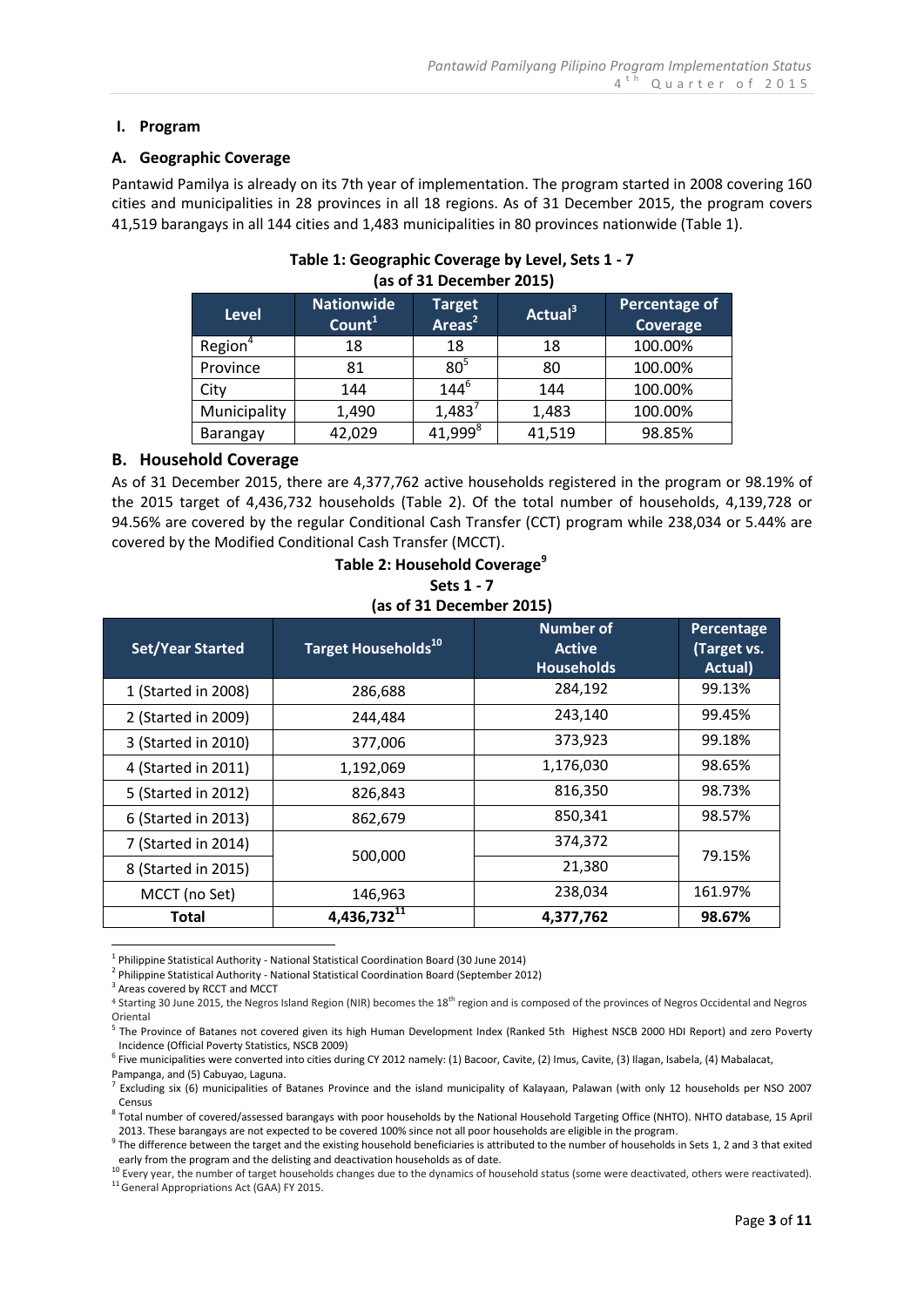Based on the distribution of households, 1,780,574 (40.67%) are from Luzon, 1,709,051 (39.04%) from Mindanao, and 888,137 (20.33%) from Visayas (Figure 1). A significant share of beneficiaries is from Luzon and Mindanao as most poor households are concentrated in these island groups.



# **Figure 1: Household Coverage by Island Group (As of 31 December 2015)**

# **II. Grants Released**

<u>.</u>

From January to November 2015, the total cash grants released is PhP 45,326,320,300.00 paid to eligible and compliant Pantawid Pamilya household beneficiaries. This covers the first to fifth compliance periods<sup>12</sup> of 2015. Of this amount, PhP 21,685,008,000.00 is for health grants and PhP 23,641,312,300.00 is for education grants.

In the effort to continuously improve the delivery of grants, the Department, through the Land Bank of the Philippines, is engaging other service providers such as local rural banks, and cooperatives as partner conduits. The table below shows the distribution of cash grants based on the payment modes.

| <b>Payment Mode</b>     | <b>Payment Class</b> | <b>Education Grant</b> | <b>Health Grant</b> | <b>Total Amount</b> | Percentage |
|-------------------------|----------------------|------------------------|---------------------|---------------------|------------|
| Cash Card               | Landbank Cash        | 10,747,230,000.00      | 9,163,162,500.00    | 19,910,392,500.00   | 43.93%     |
|                         | Card                 |                        |                     |                     |            |
| Cash Card               | <b>FCB Pitakard</b>  | 359,339,600.00         | 293,102,000.00      | 652,441,600.00      | 1.44%      |
| Cash Card               | Landbank Prepaid     | 934,200.00             | 702,000.00          | 1,636,200.00        | 0.004%     |
|                         | Card                 |                        |                     |                     |            |
| <b>Cash Card Total</b>  |                      | 11,107,503,800.00      | 9,456,966,500.00    | 20,564,470,300.00   | 45.37%     |
| Over the Counter        | <b>Rural Bank</b>    | 6,012,134,200.00       | 5,578,485,500.00    | 11,590,619,700.00   | 25.57%     |
| Over the Counter        | Cooperative          | 4,899,090,100.00       | 4,376,898,000.00    | 9,275,988,100.00    | 20.46%     |
| Over the Counter        | Remittance &         | 1,622,584,200.00       | 2,272,658,000.00    | 3,895,242,200.00    | 8.59%      |
|                         | Money Transfer       |                        |                     |                     |            |
| <b>Over the Counter</b> |                      | 12,533,808,500.00      | 12,228,041,500.00   | 24,761,850,000.00   | 54.63%     |
| <b>Total</b>            |                      |                        |                     |                     |            |
| <b>Grant Total</b>      |                      | 23,641,312,300.00      | 21,685,008,000.00   | 45,326,320,300.00   | 100.00%    |

## **Table 3: Distribution of Cash Grants per Payment Mode First to Fifth Period of 2015 (January to November 2015)**

 $12$  Period refers to the bimonthly monitoring for compliance verification. In the original monitoring periods, P1 refers to January – February; P2 is March – April, and P3 is May to June. However, there are changes made to save time, resources and simplify the compliance verification process particularly during the monitoring periods covering the months of summer vacation of student beneficiaries. The new monitoring months being implemented are the following: P1 is February – March; P2 is April – May; P3 is June – July; P4 is August – September; P5 October – November; and P6 is December – January.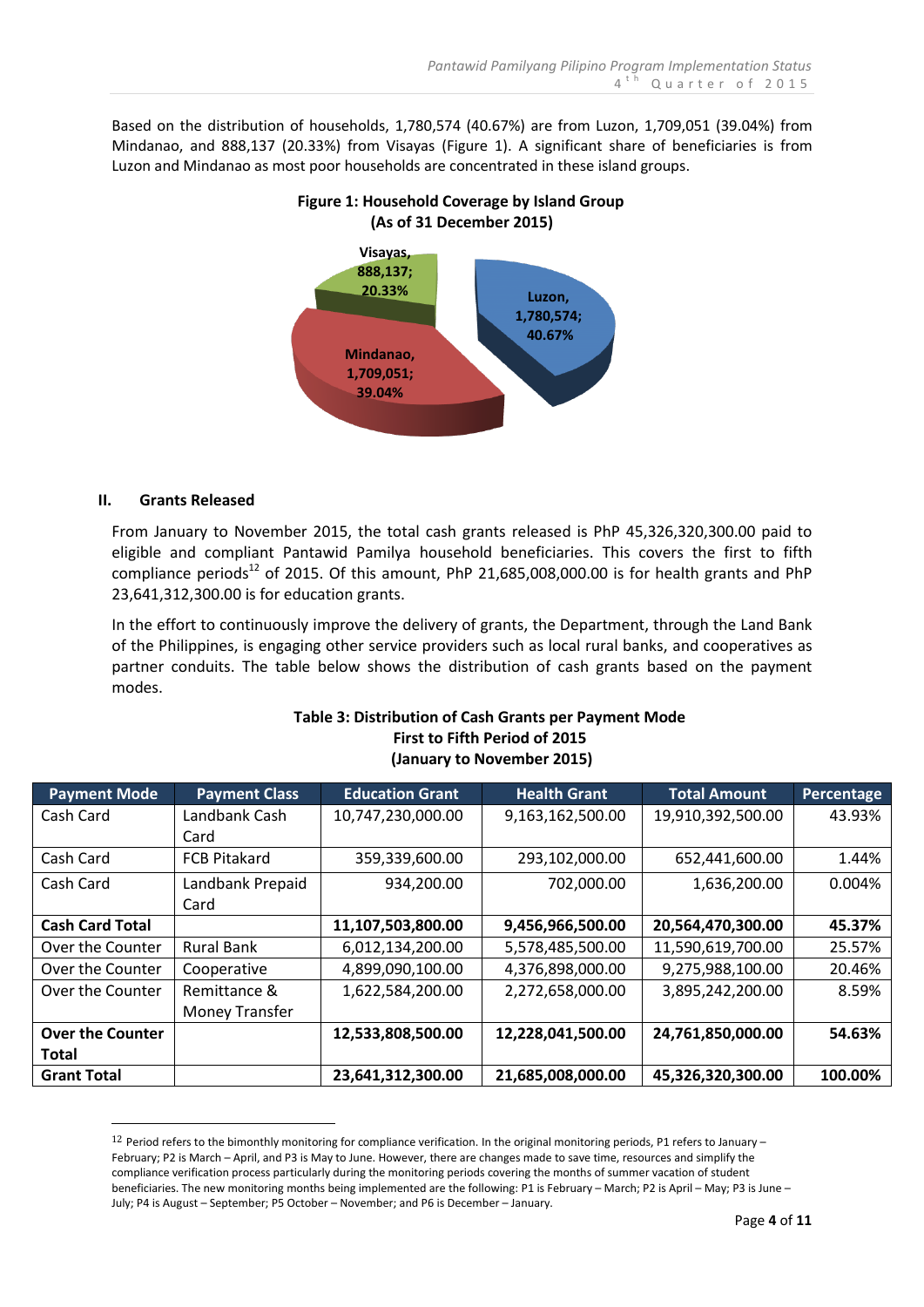#### **III. Systems Updates**

#### **A. Beneficiary Updates System (BUS)**

The BUS records changes on the status or condition of households. It captures recent information about household members to serve as basis in monitoring compliance of beneficiaries. Updating is a continuous process to ensure that the beneficiaries are availing the maximum health and education grants.

From October to December 2015, a total of 1,567,387 updates were approved. The breakdown of the update types is as follows:

#### **Table 4: Total Number of Updates (From October to December 2015)**

| <b>Type of Update</b>                       | <b>No. of Updates</b><br><b>Received</b> |
|---------------------------------------------|------------------------------------------|
| Change/new enrolment in school              | 1,058,713                                |
| IP Affiliation                              | 298,325                                  |
| <b>Correction of Basic Information</b>      | 91,767                                   |
| Change of monitored children for compliance | 77,813                                   |
| Change of grantee of the household          | 18,155                                   |
| Change of Address                           | 10,873                                   |
| Change/new registration in health center    | 8,746                                    |
| Deceased beneficiaries                      | 1,829                                    |
| Additional household member                 | 881                                      |
| New born Children                           | 285                                      |
| <b>Total</b>                                | 1,567,387                                |

Of the total updates, change/new enrollment in school has the highest number filed with 1,058,713 (67.55%), followed by IP Affiliation with 298,325 (19.03%).

## **Table 5: Total Number of Updates (January to December 2015)**

| <b>Type of Update</b>                       | <b>No. of Updates</b><br><b>Received</b> |
|---------------------------------------------|------------------------------------------|
| Change/new enrolment in school              | 4,396,748                                |
| <b>Correction of Basic Information</b>      | 743,351                                  |
| Change of monitored children for compliance | 554,424                                  |
| <b>IP Affiliation</b>                       | 478,675                                  |
| Change of grantee of the household          | 69,946                                   |
| Change/new registration in health center    | 41,772                                   |
| Change of Address                           | 26,869                                   |
| Additional household member                 | 12,398                                   |
| Deceased beneficiaries                      | 5,807                                    |
| New born Children                           | 2,216                                    |
| <b>Total</b>                                | 6,332,206                                |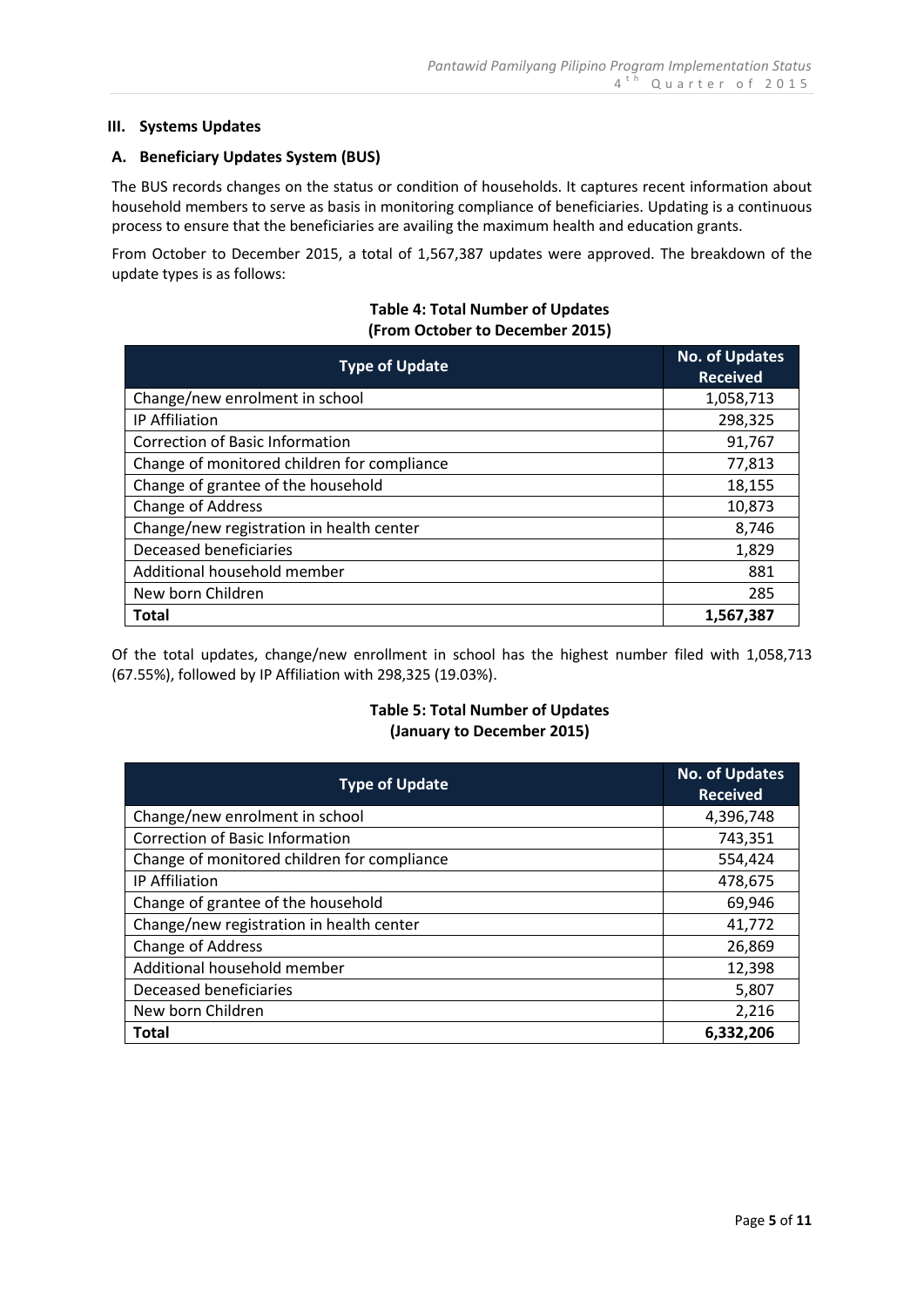## **B. Compliance Verification System (CVS)**

The CVS monitors the compliance of households with the conditions of the program as basis for the provision of grants. The table below shows the monthly compliance rates indicating the number of compliant household members for each type of conditionality for the period of October-November 2015.

# **Table 6: October - November 2015 Compliance Rates For Sets 1 to 7**

| <b>Conditionality</b>                                                               | Number of               | <b>Compliant Beneficiaries</b> |                 | % Compliance<br>(Compliant over<br><b>Monitored</b> ) |                 |  |
|-------------------------------------------------------------------------------------|-------------------------|--------------------------------|-----------------|-------------------------------------------------------|-----------------|--|
|                                                                                     | Monitored <sup>13</sup> | <b>October</b>                 | <b>November</b> | <b>October</b>                                        | <b>November</b> |  |
| <b>EDUCATION (Children 3-18)</b>                                                    |                         |                                |                 |                                                       | 96.82%          |  |
| Attendance in Day Care Center/Pre-<br>School for Children 3-5 years old             | 362,298                 | 349,801                        | 350,089         | 96.55%                                                | 96.63%          |  |
| Attendance in Primary and Secondary<br>Schools for Children 6-14 years old          | 6,174,020               | 6,002,409                      | 6,006,696       | 97.22%                                                | 97.29%          |  |
| Attendance in Primary and Secondary<br>Schools for Children 15-18 years old         | 1,009,777               | 951,434                        | 951,498         | 94.22%                                                | 94.23%          |  |
| <b>HEALTH</b>                                                                       |                         |                                |                 | 97.77%                                                |                 |  |
| Check-up/immunization for Pregnant<br>and Children 0-5 years old                    | 545,035                 | 524,697                        | 524,677         | 96.27%                                                | 96.26%          |  |
| Health (deworming) for Children 6-14<br>years old in Elementary Level <sup>14</sup> | 421,454                 | 420,245                        |                 | 99.71%                                                |                 |  |
| <b>FAMILY DEVELOPMENT SESSION</b>                                                   |                         |                                |                 | 95.11%                                                |                 |  |
| Attendance to FDS by Parents                                                        | 4,110,566               | 3,909,471                      | 3,909,431       | 95.11%                                                | 95.11%          |  |

Compared to the previous compliance period (Period 4,August-September), the compliance rates on education and health increased to 96.82% and 97.77% from 96.62% and 97.44% respectively, while compliance rates on family development session decreased to 95.11% from 95.31%.

<u>.</u>

 $13$  The monitored household members are the same for the months of October-November

<sup>&</sup>lt;sup>14</sup> Deworming is conducted twice annually for each child ages 6-14 that are enrolled in elementary school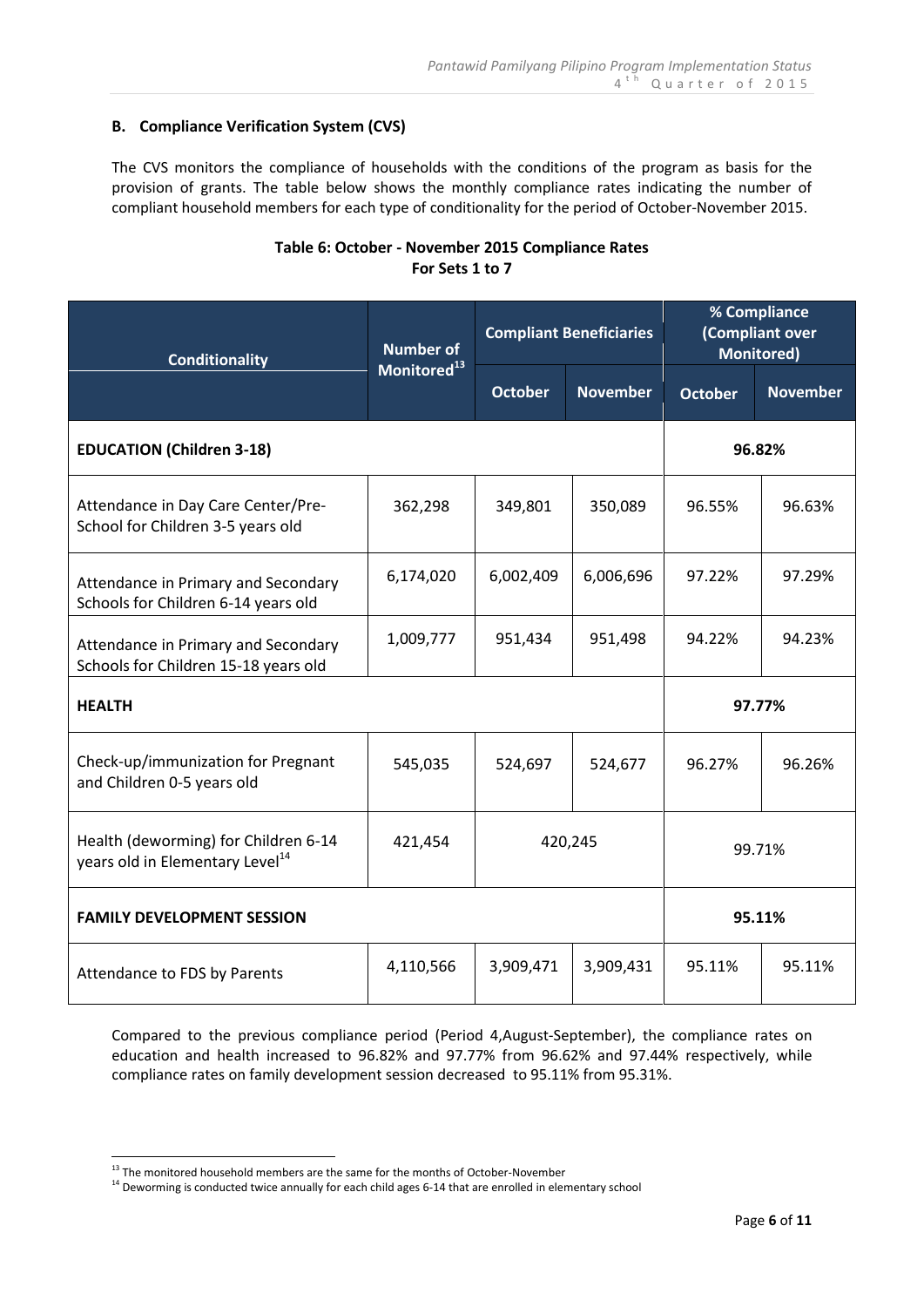## **C. Grievance Redress System (GRS)**

For the  $4^{th}$  Quarter of 2015, a total of 9,408<sup>15</sup> complaints were encoded and recorded in the GRS through various modes such as calls, grievance forms, texts, social networking sites, courier, and electronic mail. Of the 9,408 encoded grievances, 6,413 (68.17%) have been resolved.

| <b>Grievance Category</b>                     | <b>On-Going</b> | <b>Resolved</b> | <b>Total</b>   | % Resolved |
|-----------------------------------------------|-----------------|-----------------|----------------|------------|
| Payment-related                               | 1,981           | 4,767           | 6,748          | 70.64%     |
| Not Listed                                    | 806             | 721             | 1,527          | 47.22%     |
| Misdemeanor                                   | 97              | 539             | 636            | 84.75%     |
| Ineligibility                                 | 54              | 132             | 186            | 70.97%     |
| <b>Others</b>                                 | 20              | 134             | 154            | 87.01%     |
| Appeals                                       | 36              | 115             | 151            | 76.61%     |
| <b>Complaints regarding School Facilities</b> | 0               | 3               | 3              | 100.00%    |
| Complaints against Project Office/PL/ML       | 1               | 1               | $\overline{2}$ | 50.00%     |
| <b>External Pressure</b>                      | 0               | 1               | 1              | 100.00%    |
| <b>TOTAL</b>                                  | 2,995           | 6,413           | 9,408          | 68.17%     |

# **Table 7: Total Number of Complaints Received (4 th Quarter of 2015)**

Compared to the previous report (3<sup>rd</sup> Quarter), the grievance cases in 4<sup>th</sup> quarter of 2015 decreased to 9,408 from 26,614 transactions encoded and recorded  $3<sup>rd</sup>$  Quarter of 2015. Out of the total number, the category "Payment-related" comprises most of the received complaints with 6,748 or 71.73%.

# **Table 8: Total Number of Complaints Received (from January to December 2015)**

| <b>Grievance Category</b>                     | <b>On-Going</b> | <b>Resolved</b> | <b>Total</b>   | % Resolved |
|-----------------------------------------------|-----------------|-----------------|----------------|------------|
| Payment-related                               | 14,853          | 41,654          | 56,507         | 73.71%     |
| Not Listed                                    | 10,180          | 15,430          | 25,610         | 60.25%     |
| Misdemeanor                                   | 325             | 4,389           | 4,714          | 93.11%     |
| Others                                        | 180             | 2,939           | 3,119          | 94.23%     |
| Ineligibility                                 | 210             | 1,362           | 1,572          | 86.64%     |
| Appeals                                       | 201             | 487             | 688            | 70.78%     |
| Complaints against Project Office/PL/ML       | 88              | 23              | 111            | 20.72%     |
| <b>Complaints regarding School Facilities</b> |                 | 13              | 13             | 100.00%    |
| <b>Complaints regarding Health Facilities</b> | 1               | 4               | 5              | 80.00%     |
| <b>External Pressure</b>                      |                 | 2               | $\overline{2}$ | 100.00%    |
| TOTAL                                         | 26,038          | 66,303          | 92,341         | 71.80%     |

<sup>&</sup>lt;u>.</u>  $15$  GRS Data Entry Application as of 4<sup>th</sup> Quarter of 2015.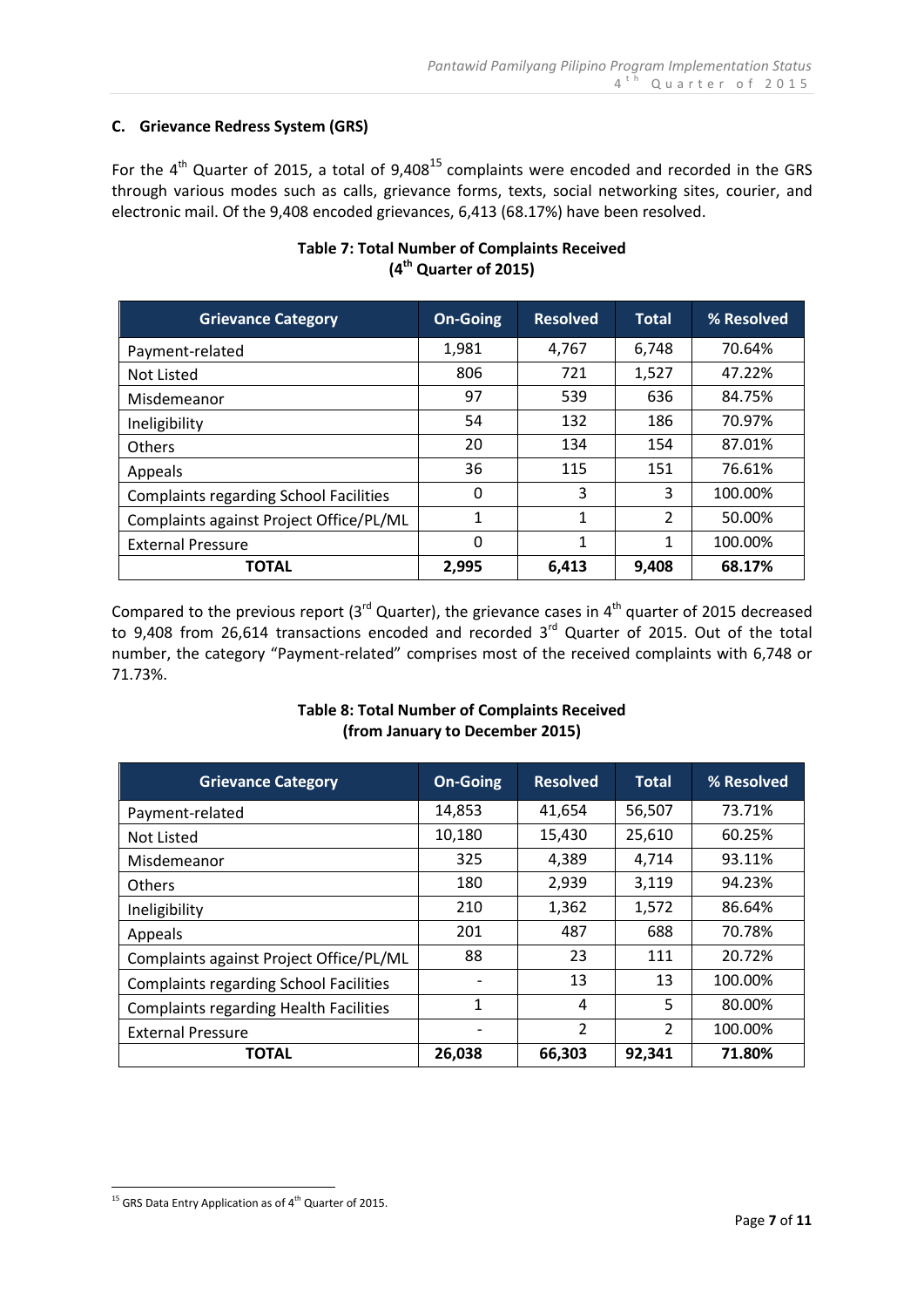The GRS accounts the total number of delisted and deactivated households since 2009. As of 31 December 2015, 50,229 household beneficiaries have been delisted based on existing policies, while 381,405 have been deactivated and are pending for validation of field offices. Deactivated households are households whose status as program beneficiaries are deemed suspended due to inconsistencies in data, validation process, other issues of the households, and/or removed from the program. Delisted households, on the other hand, are households that have been removed from the program due to the following reasons: fraudulent acts, inclusion error, and household waived their inclusion into the program. The total number of delisted and deactivated household by category is provided below.

## **Table 9: Total Number of Delisted Based on the Existing Policies (as of 31 December 2015)**

| <b>Category of Delisted HHs</b> | No. of HHs |
|---------------------------------|------------|
| Inclusion error <sup>16</sup>   | 50,229     |
| <b>Total</b>                    | 50,229     |

# **Table 10: Total Number of Deactivated: Pending for Validation (as of 31 December 2015)**

| <b>Category of Deactivated HHs</b>                          | No. of HHs |
|-------------------------------------------------------------|------------|
| Deactivated: No more Eligible Children for Monitoring as    | 146.497    |
| Validated by the Field Office <sup>17</sup>                 |            |
| <b>Deactivated: Pending for Validation</b>                  | 234,908    |
| No more eligible children for monitoring (system generated) | 176,442    |
| No longer Present in Last Known Address                     | 58,466     |
| Total                                                       | 381,405    |

<sup>&</sup>lt;u>.</u> <sup>16</sup> Complaint about active registered beneficiaries who is considered to be ineligible to receive the Program's benefits and validated as such

 $^{17}$  This category refers to households with no more 0 to 18 years old members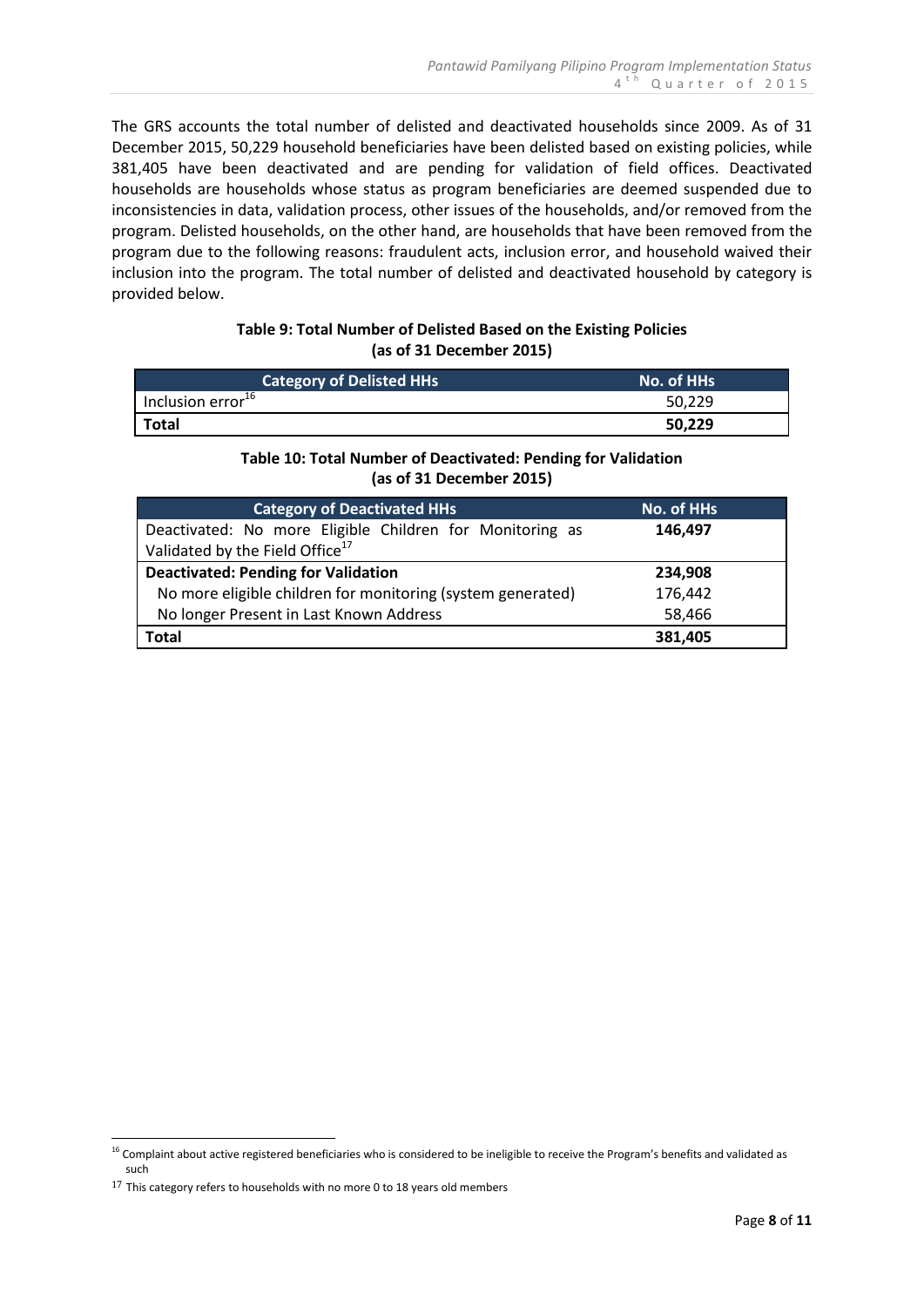## **IV. Human Resource**

A total of 13,710 technical and administrative positions assigned at the National and Regional Offices (including personnel assigned at the covered provinces and cities/municipalities) has been approved for the program. As of 31 December 2015, 12,933 personnel have been hired (94.33% of the total approved positions). Additionally, 8,709 personnel have been contractualized (67.34% of the total hired staff).

| <b>Level</b>       |                       | <b>Number of Approved</b><br><b>Positions</b> | <b>Number of Hired</b><br><b>Personnel</b> | %      |
|--------------------|-----------------------|-----------------------------------------------|--------------------------------------------|--------|
|                    | Contractual           | 295                                           | 257                                        | 87.12% |
| National           | Cost of Service (MOA) | 7                                             | 5                                          | 71.43% |
|                    | Job Orders            | 32                                            | 29                                         | 90.63% |
| <b>SUB-TOTAL</b>   |                       | 334                                           | 291                                        | 87.13% |
|                    | Contractual           | 8,730                                         | 8,452                                      | 96.82% |
| Regional           | Cost of Service (MOA) | 4,306                                         | 3,866                                      | 89.78% |
|                    | Job Orders            | 340                                           | 324                                        | 95.29% |
| <b>SUB-TOTAL</b>   |                       | 13,376                                        | 12,642                                     | 94.51% |
| <b>GRAND TOTAL</b> |                       | 13,710                                        | 12,933                                     | 94.33% |

| Table 11: Number of Approved and Actual Number of Program Personnel |
|---------------------------------------------------------------------|
| (As of 31 December 2015)                                            |

#### **V. Other Accomplishments/Updates**

#### **A. Convergence with National Government Agencies**

**Partnership with Commission on Higher Education, Department of Labor and Employment and Philippine Association of State Universities and Colleges on the Student Grants in-Aid Program for Poverty Alleviation (SGP-PA) and the Expanded SGP-PA**. As of December 2015, there are 37,280 enrolled student grantees in State Universities and Colleges or 92.16% of the 40,453 target beneficiaries. There are 316 graduates from the program for AY 2014-2015. Twenty (20) of whom graduated with honors.

**Partnership with the Philippine Health Insurance Corporation** has covered 4.4 million Pantawid Pamilya beneficiaries under the **National Health Insurance Program.** There are also three (3) policies on the pipeline to make the health insurance coverage more responsive to the needs of Pantawid Pamilya beneficiaries:

- **a)** Policy on the Coverage of Single Parents below 21 years old and of Emancipated Individuals who are part of the Pantawid Pamilyang Pilipino Program;
- **b)** Policy on the Availing procedures of Pantawid Pamilya dependents who are far from their families like the Student Grantees of the SGP-PA; and,
- **c)** Expansion of the coverage of indigent members to include MCCT Program of the Department for 2015.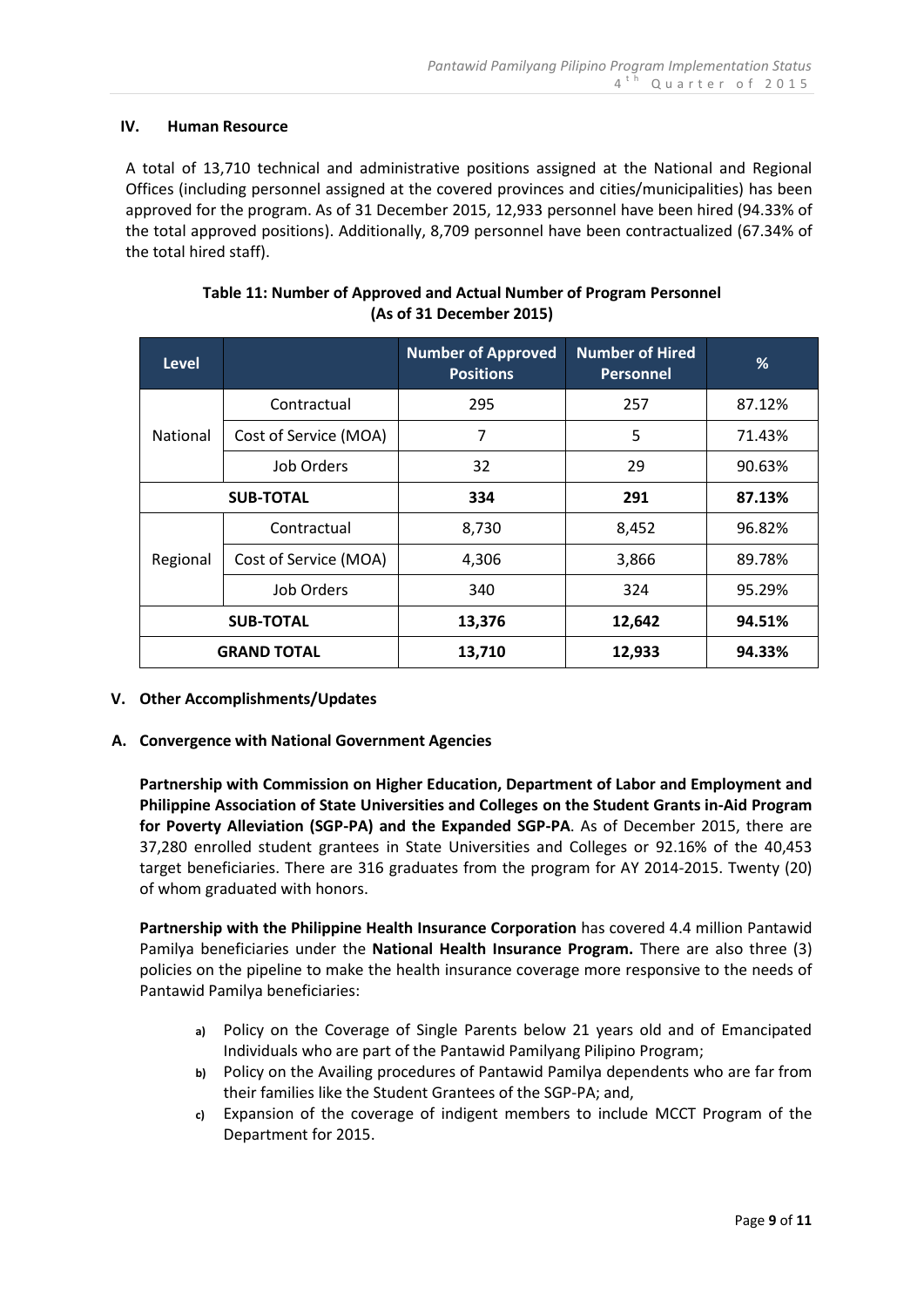#### **B. Major Activity Conducted by Pantawid Pamilya**

**National Family Day** conducted last 04 October 2015 at the Philippine Institute of Sports Arena, Pasig City. The event is attended by about 5,000 beneficiaries from different cities in the National Capital Region and the regional winners of the National Search for Huwarang Pantawid Pamilya. They will also show their support to push the Conditional Cash Transfer law during the event, which will also attended by the authors of the bill who are the program's champions

Conduct of the **Araw ng Kabataan** last 21 November 2015 at the Quirino Grand Stand, Manila. The event is attended by about 3,500 Pantawid Pamilya parent-child beneficiaries and Non-Pantawid members of the community in the different LGUs of NCR who were recipients of government programs and other interventions focusing on the welfare of children such as the most recent Barangay Talakayan, National Children's Congress of the Pantawid Pamilyang Pilipino Program (Pantawid Pamilya), and the National Summit on Children of CWC. The gathering was a venue for participants to show their support to push the passing of two (2) important bills concerning the Filipino children – the bill promoting the positive and non-violent discipline for children and the CCT law.

Conduct of the **Operational Spot Check** in all regions last October to November 2015. The spot check intends to assess the complementation of the operational systems at the RPMO level in achieving and maintaining its regional target year-round, especially now that the program is gearing towards decentralization of the operations from NPMO to RPMO.

Conduct of the **Regional Workshop on Conditional Cash Transfer** last September to November 2015 in different Regions to gather good practices and emerging lessons from our partners and beneficiaries themselves which will form part of the content of the National Conference in January 2016.

Various **Workshops/Trainings** were conducted to provide participants with knowledge and skills that will help them effectively and efficiently perform their roles in the program. The workshops/trainings conducted in 4<sup>th</sup> Quarter of 2015 is the following:

- o Strategic on Supplies and Property Management cum Workplace Communication
- o Training on Strategic Regional Gender and Development Planning Budgeting
- o Training of Provincial Links and SWO IIIs as Supervisors of C/MLs on Implementation of ECCD Module of Pantawid Beneficiaries Batch 1 and Batch 2
- o Workload Management Skills Training for Administrative Assistants Batch 1 and Batch 2
- o Training on Advance Community Organizing for MCCT Field Implementers Batch 1
- o Capacitating Grievance in advance Grievance Management Techiques and Acheiving Work-Life Harmony
- o Training on MCCT-IP GIDA Monitoring and Evaluation System
- o Training on Volunteers in Conducting YDS
- o National Training on Data Management 1